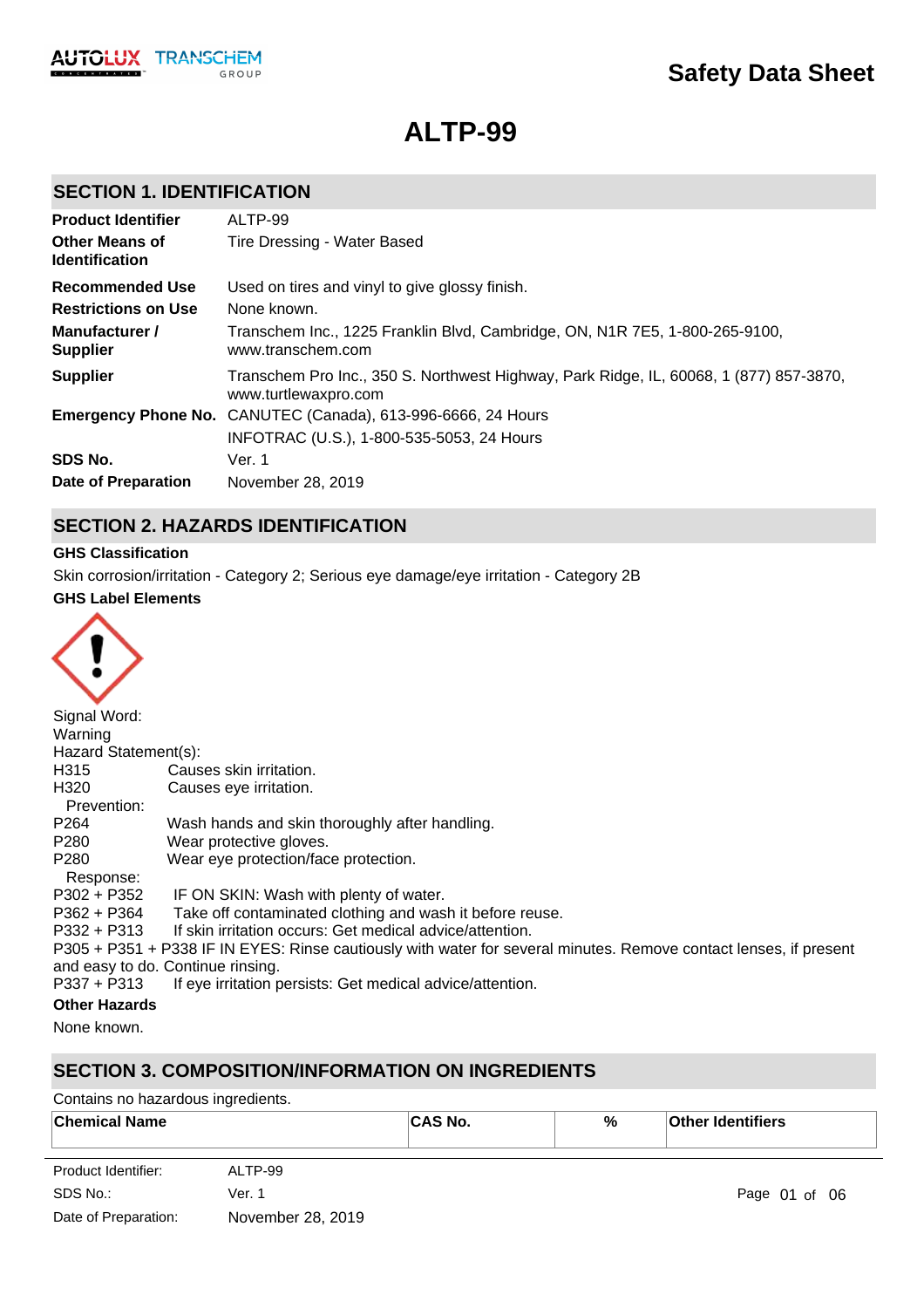| Polydimethylsiloxane Emulsion  | Mixture    | $30 - 60$ | N/A                                                  |
|--------------------------------|------------|-----------|------------------------------------------------------|
| Hydrotreated Light Distillates | 64742-47-8 | $1 - 5$   | N/A                                                  |
| 2-Butoxyethanol                | 111-76-2   | $1 - 5$   | Ethylene glycol monobutyl<br>ether, Butyl Cellosolve |

### **Notes**

The specific chemical identity and/or exact percentage of composition (concentration) has been withheld as a trade secret.

# **SECTION 4. FIRST-AID MEASURES**

### **First-aid Measures**

### **Inhalation**

Move to fresh air. Get medical advice/attention if you feel unwell or are concerned.

### **Skin Contact**

Take off contaminated clothing, shoes and leather goods (e.g. watchbands, belts). Immediately wash gently and thoroughly with lukewarm, gently flowing water and mild soap for 15-20 minutes. If skin irritation occurs get medical advice/attention. Clean clothing, shoes and leather goods.

### **Eye Contact**

Immediately rinse the contaminated eye(s) with lukewarm, gently flowing water for 15-20 minutes, while holding the eyelid(s) open. Remove contact lenses, if present and easy to do. If eye irritation persists, get medical advice/attention.

#### **Ingestion**

Never give anything by mouth if victim is rapidly losing consciousness, or is unconscious or convulsing. Do not induce vomiting. Rinse mouth with water. Drink large amounts of water. Immediately call a Poison Centre or doctor.

### **Most Important Symptoms and Effects, Acute and Delayed**

If on skin: may cause mild irritation. If in eyes: may cause moderate to severe irritation. Symptoms include sore, red eyes, and tearing.

### **Immediate Medical Attention and Special Treatment**

**Target Organs**

Eyes.

### **Special Instructions**

Rinse affected area (skin, eyes) thoroughly with water.

### **Medical Conditions Aggravated by Exposure**

None known.

### **SECTION 5. FIRE-FIGHTING MEASURES**

#### **Extinguishing Media**

### **Suitable Extinguishing Media**

Not combustible. Use extinguishing agent suitable for surrounding fire.

#### **Unsuitable Extinguishing Media**

None known.

### **Specific Hazards Arising from the Chemical**

Does not burn.

### **Special Protective Equipment and Precautions for Fire-fighters**

Review Section 6 (Accidental Release Measures) for important information on responding to leaks/spills. See Skin Protection in Section 8 (Exposure Controls/Personal Protection) for advice on suitable chemical protective materials.

### **SECTION 6. ACCIDENTAL RELEASE MEASURES**

### **Personal Precautions, Protective Equipment, and Emergency Procedures**

Use the personal protective equipment recommended in Section 8 of this safety data sheet.

| Product Identifier:  | ALTP-99           |
|----------------------|-------------------|
| SDS No.:             | Ver. 1            |
| Date of Preparation: | November 28, 2019 |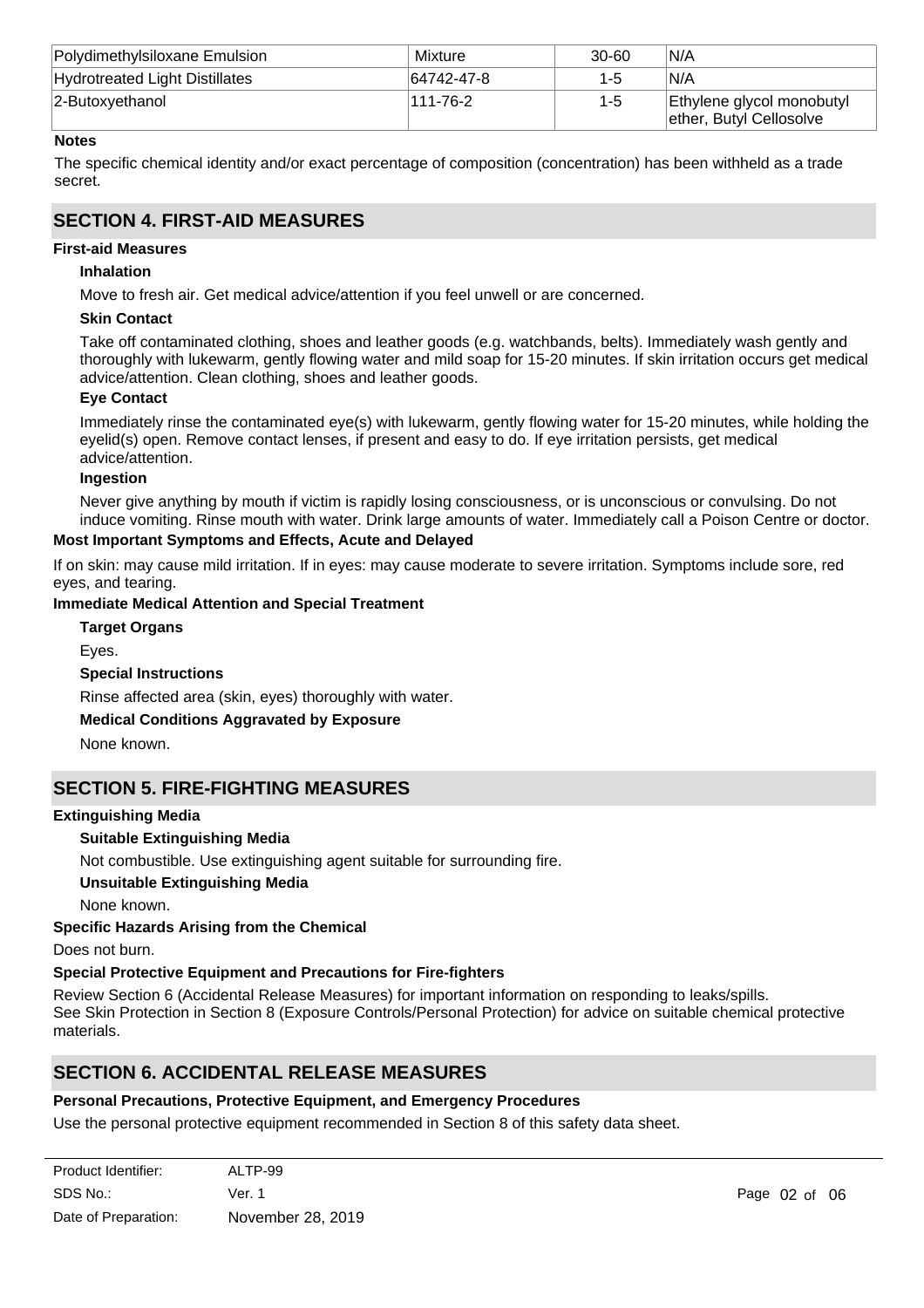### **Environmental Precautions**

It is good practice to prevent releases into the environment. Do not allow into any sewer, on the ground or into any waterway.

### **Methods and Materials for Containment and Cleaning Up**

Review Section 7 (Handling) of this safety data sheet before proceeding with clean-up.

Small spills or leaks: contain and soak up spill with absorbent that does not react with spilled product. Place used absorbent into suitable, covered, labelled containers for disposal.

Large spills or leaks: dike spilled product to prevent runoff. Remove or recover liquid using pumps or vacuum equipment.

Review Section 13 (Disposal Considerations) of this safety data sheet.

### **Other Information**

Report spills to local health, safety and environmental authorities, as required.

# **SECTION 7. HANDLING AND STORAGE**

### **Precautions for Safe Handling**

Do not get in eyes. Avoid repeated or prolonged skin contact. Do not swallow. Keep out of reach of children.

### **Conditions for Safe Storage**

Store at ambient temperature. Keep from freezing. Avoid high heat.

### **SECTION 8. EXPOSURE CONTROLS/PERSONAL PROTECTION**

### **Control Parameters**

### Not available.

### **Appropriate Engineering Controls**

General ventilation is usually adequate. Use local exhaust ventilation, if general ventilation is not adequate to control amount in the air. Provide eyewash and safety shower if contact or splash hazard exists.

#### **Individual Protection Measures**

#### **Eye/Face Protection**

Wear chemical safety goggles.

### **Skin Protection**

Use impervious (rubber, nitrile) gloves.

#### **Respiratory Protection**

Not normally required if product is used as directed. For non-routine or emergency situations: wear a NIOSH approved air-purifying respirator with an appropriate cartridge.

# **SECTION 9. PHYSICAL AND CHEMICAL PROPERTIES**

### **Basic Physical and Chemical Properties**

| Appearance                                                   | White viscous liquid.                             |
|--------------------------------------------------------------|---------------------------------------------------|
| <b>Odour</b>                                                 | Mild                                              |
| <b>Odour Threshold</b>                                       | Not available                                     |
| рH                                                           | $7.0 - 8.0$                                       |
| <b>Melting Point/Freezing Point</b>                          | Not available (melting); Not available (freezing) |
| <b>Initial Boiling Point/Range</b>                           | > 212 °F (100 °C)                                 |
| <b>Flash Point</b>                                           | Not applicable                                    |
| <b>Evaporation Rate</b>                                      | Not available                                     |
| <b>Flammability (solid, gas)</b>                             | Will not burn.                                    |
| <b>Upper/Lower Flammability or</b><br><b>Explosive Limit</b> | Not applicable (upper); Not applicable (lower)    |
| <b>Vapour Pressure</b>                                       | Not available                                     |
| Vapour Density (air $= 1$ )                                  | Not applicable                                    |
| Relative Density (water $= 1$ )                              | 1.0                                               |
| <b>Solubility</b>                                            | Soluble in water                                  |

Not available

**Partition Coefficient,**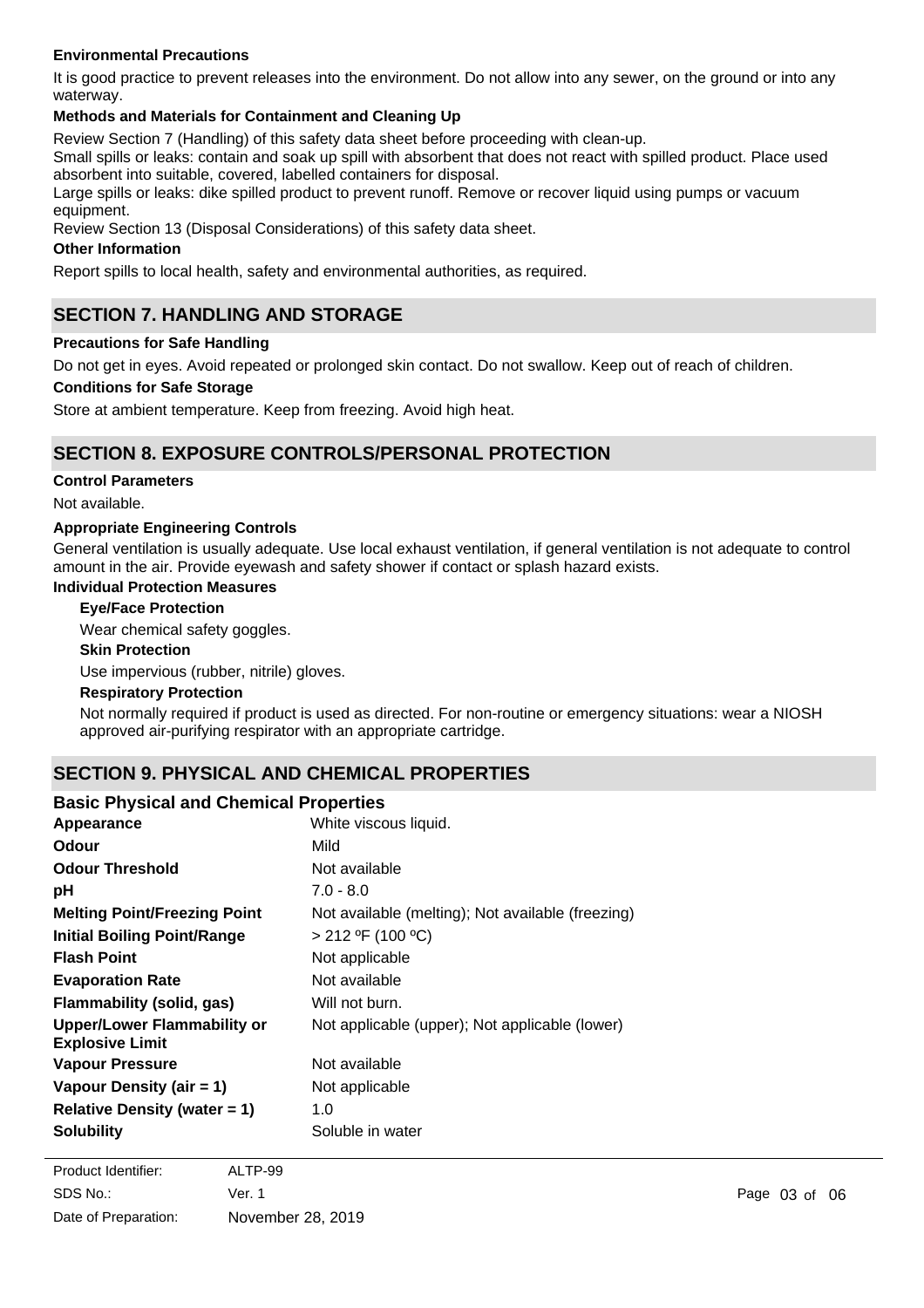| <b>Partition Coefficient,</b><br>n-Octanol/Water (Log Kow) | Not available             |
|------------------------------------------------------------|---------------------------|
| <b>Auto-ignition Temperature</b>                           | Not available             |
| <b>Decomposition Temperature</b>                           | Not available             |
| <b>Viscosity</b>                                           | Not available (kinematic) |
| <b>Other Information</b>                                   |                           |
| <b>Physical State</b>                                      | Liauid                    |

# **SECTION 10. STABILITY AND REACTIVITY**

#### **Reactivity**

**Chemical Stability** Normally stable. **Conditions to Avoid** High temperatures. Freezing. Incompatible materials. **Incompatible Materials** Strong acids (e.g. hydrochloric acid). Soft metals. **Hazardous Decomposition Products** None known. **Possibility of Hazardous Reactions** None known. Not reactive.

# **SECTION 11. TOXICOLOGICAL INFORMATION**

### **Likely Routes of Exposure**

Skin contact; eye contact; ingestion; inhalation.

### **Acute Toxicity**

| ∣Chemical Name                 | <b>LC50</b>                                  | LD50 (oral)           | LD50 (dermal)           |
|--------------------------------|----------------------------------------------|-----------------------|-------------------------|
| Hydrotreated Light Distillates | $> 10$ mg/L (rat) (4-hour<br>exposure)       | $> 5,000$ mg/kg (rat) | $>$ 2000 mg/kg (rabbit) |
| $ 2$ -Butoxyethanol            | 450 ppm (female rat)<br>$(4$ -hour exposure) | 400-917 mg/kg (rat)   | 220 mg/kg (rabbit)      |

LC50: No information was located.

LD50 (oral): No information was located.

LD50 (dermal): No information was located.

#### **Skin Corrosion/Irritation**

Contact causes irritation.

#### **Serious Eye Damage/Irritation**

May cause eye irritation.

**STOT (Specific Target Organ Toxicity) - Single Exposure**

#### **Inhalation**

Vapours and mists may be irritating.

### **Ingestion**

May cause irritation to the gastrointestinal tract.

### **Aspiration Hazard**

No information was located.

### **STOT (Specific Target Organ Toxicity) - Repeated Exposure**

No indication from ingredients.

No information was located.

### **Respiratory and/or Skin Sensitization**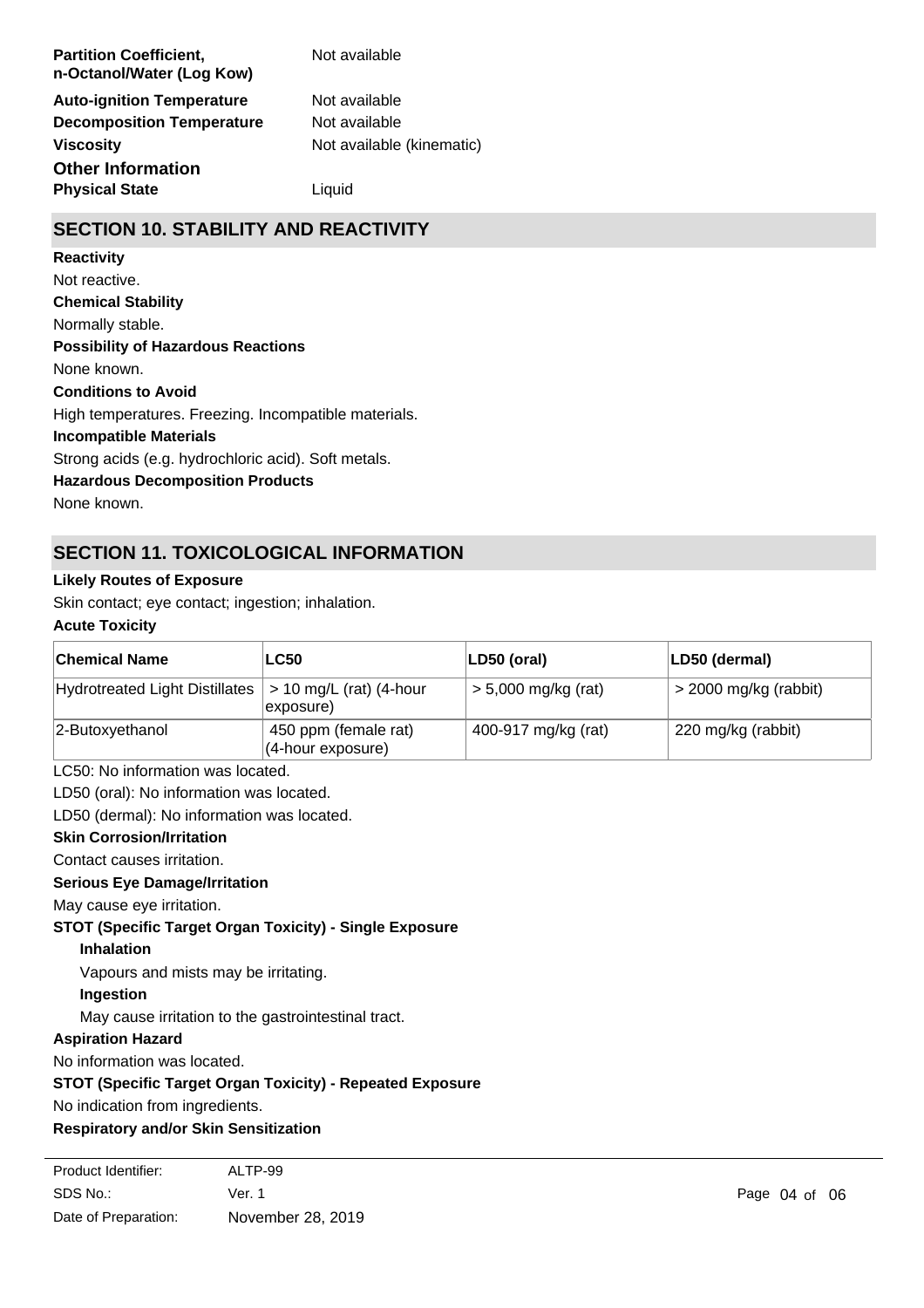### No information was located.

### **Carcinogenicity**

| <b>Chemical Name</b> | <b>IARC</b> | <b>ACGIH®</b> | NTP | <b>OSHA</b> |
|----------------------|-------------|---------------|-----|-------------|
| 2-Butoxvethanol      | Group 3     | lA3           |     |             |

### **Reproductive Toxicity**

**Development of Offspring**

No indication from ingredients.

**Sexual Function and Fertility**

No indication from ingredients.

### **Effects on or via Lactation**

No indication from ingredients.

### **Germ Cell Mutagenicity**

No information was located.

### **Interactive Effects**

No information was located.

# **SECTION 12. ECOLOGICAL INFORMATION**

Product is fully biodegradable. Low concentrations may be harmful to fish and other aquatic organisms. **Toxicity**

### **Acute Aquatic Toxicity**

| <b>Chemical Name</b> | ∣LC50 Fish                                                         | <b>IEC50 Crustacea</b>                                | <b>ErC50 Aquatic</b><br>Plants | ErC50 Algae |
|----------------------|--------------------------------------------------------------------|-------------------------------------------------------|--------------------------------|-------------|
| 2-Butoxyethanol      | 1490-2950 mg/L<br>(Lepomis<br>lmacrochirus<br>(bluegill); 96-hour) | 1550 mg/L (Daphnia<br>magna (water flea);<br>48-hour) |                                |             |

#### **Chronic Aquatic Toxicity**

| <b>Chemical Name</b> | <b>NOEC Fish</b>                    | EC50 Fish | <b>NOEC Crustacea</b>                        | <b>EC50 Crustacea</b> |
|----------------------|-------------------------------------|-----------|----------------------------------------------|-----------------------|
| $ 2$ -Butoxyethanol  | > 100 mg/L (21-day;<br>semi-static) |           | > 100 mg/L (Daphnia  <br>magna (water flea); |                       |
|                      |                                     |           | 21-day; semi-static)                         |                       |

# **SECTION 13. DISPOSAL CONSIDERATIONS**

### **Disposal Methods**

Review federal, state/provincial, and local government requirements prior to disposal.

### **SECTION 14. TRANSPORT INFORMATION**

Not regulated under Canadian TDG Regulations. Not regulated under US DOT Regulations.

**Special Precautions** Not applicable

### **for User**

### **Transport in Bulk According to Annex II of MARPOL 73/78 and the IBC Code**

Not applicable

# **SECTION 15. REGULATORY INFORMATION**

### **Safety, Health and Environmental Regulations**

### **Canada**

**USA**

# **Domestic Substances List (DSL) / Non-Domestic Substances List (NDSL)**

All ingredients are listed on the DSL/NDSL.

| Product Identifier:  | ALTP-99           |
|----------------------|-------------------|
| SDS No.:             | Ver. 1            |
| Date of Preparation: | November 28, 2019 |